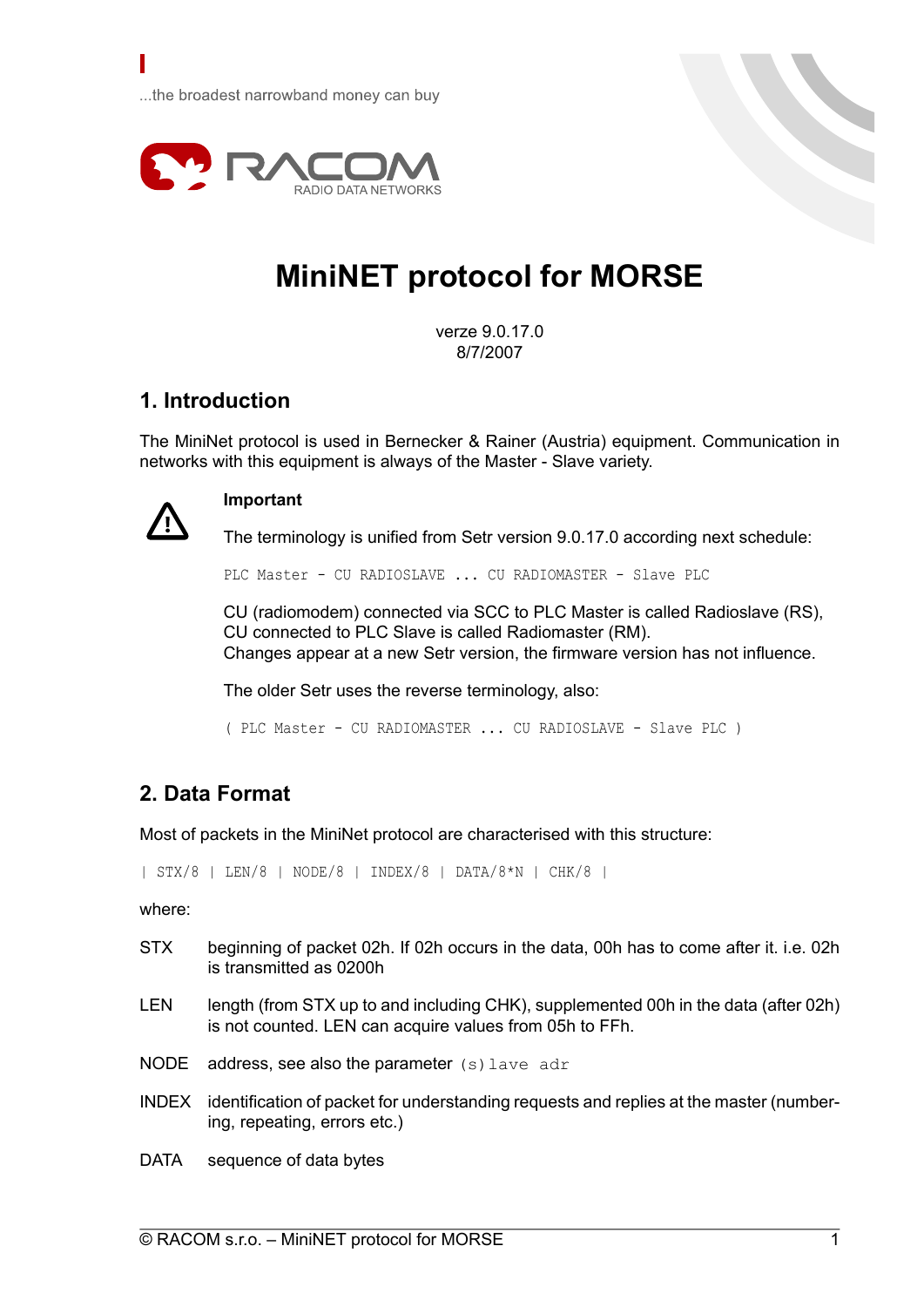CHK check byte (for calculation see below)

An exception to the above mentioned structure is the single byte packet ACK (06h), which is only sent by the Slave in reply to certain master requests.

The protokol MININET-MORSE selects the above data structure from any incoming frame. In practice most PLCs send a differing number of synchronisation bytes FFh before STX and after CHK.

Protokol MININET-MORSE vybírá výše uvedenou strukturu dat z jakéhokoliv došlého rámce. V praxi většina PLC vysílá před STX a za CHK různý počet synchronizačních bytů FFh.

## **3. Implementation in Morse**

#### **Addressing:**

CU (MR400) RS always sends data to the address which it creates by overwriting the lowest byte of its own address (on the relevant node) with the NODE byte, see Data Format. In the case that NODE is 10h (broadcast) the packet is discarded. The CU RM always sends data to the address that the request came from.

#### **a) PLC -> MR400**

- 1. In case of RM device check whether data is expected. The RM can only send data as a reply to a request - unexpected data is discarded.
- 2. Check whether the received packet has min. size of 5 bytes (exception only at RM device for ACK). Shorter packets are discarded.
- 3. STX is searched for in the received packet STX, i.e. the packet does not need to start with STX. If STX is not in the packet (not followed by 00h), the packet is discarded.
- 4. Check length of LEN. If it is larger than the size of the received packet the packet is discarded.
- 5. According to the given length of LEN, CHK is searched for, i.e. packet does not need to end with CHK.
- 6. Check CHK.

Only INDEX and DATA are transmitted through the air (see Data Format). STX,LEN,NODE,CHK are not transmitted. Packets are transmitted though the air as USER DATA types. In case of ACK the USER DATA packet is transmitted with a data length of zero.

#### **b) MR400 -> PLC**

- 1. STX,LEN,NODE, CHK are supplemented to the relevant position (calculated) of the received data "from the air".
- 2. Only the RS can receive a packet with zero length. In this case a single byte packet 06h is created.
- 3. Packet sent to port.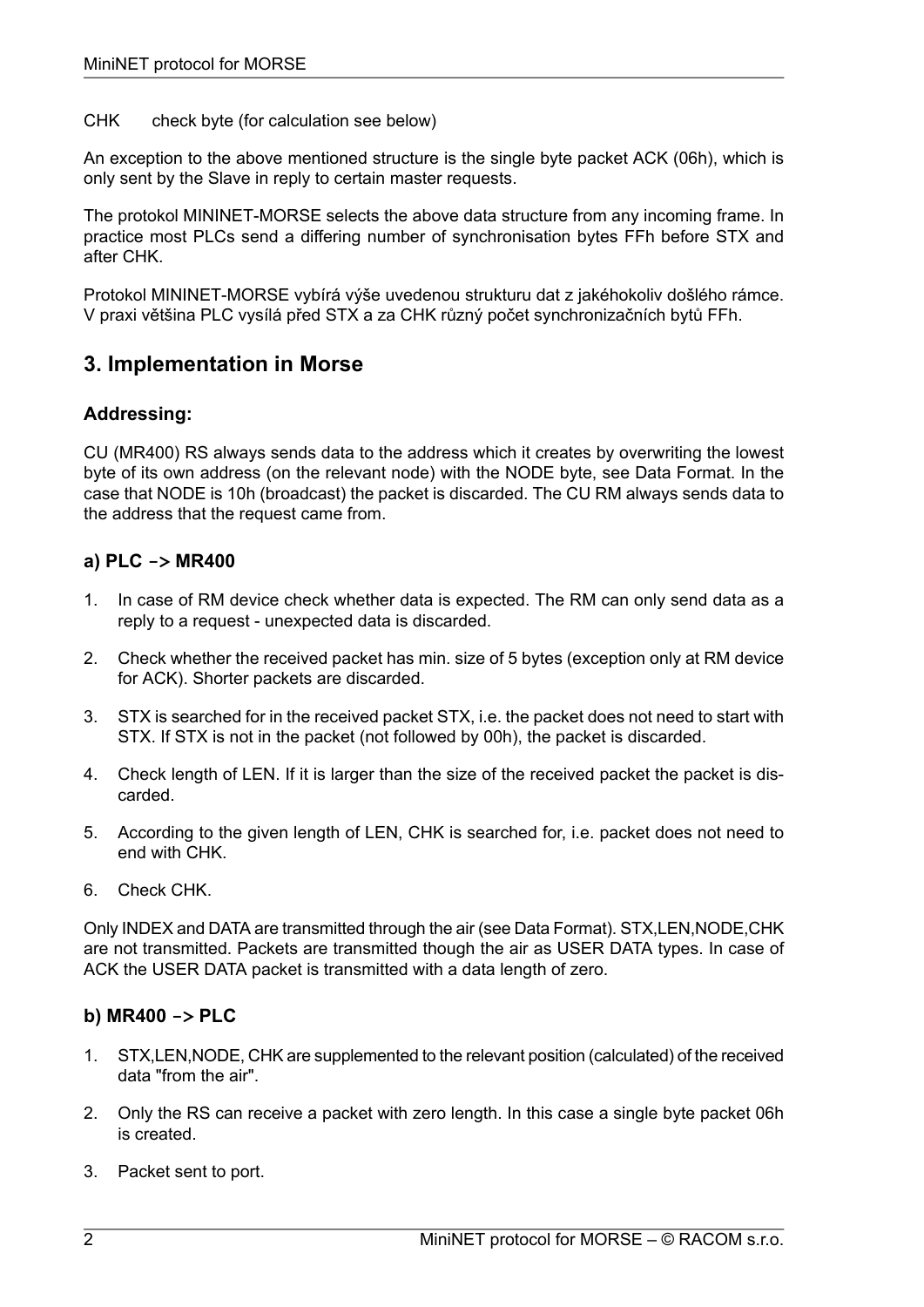From the above it is obvious that only service data and index secured with MORSE system algorithms are transmitted through the air. Data on the wire link is protected by MiniNet protocol algorithms.

There is no handshake used on the CU-PLC link - not even SW (via ACK or other characters in the link layer of the protocol) not even HW (only three connections are used - RXD, TXD, GND). In case of overflow of queues of packets for sending into the air (4 packets) there is no way to inform the PLC, and therefore other possible incoming packets are discarded.

#### **3.1. Communication example**

```
PLC Master - RADIOSLAVE ...... RADIOMASTER - PLC Slave
MiniNet 690F0011 690F0022 MiniNet
      PLC Master ----> RS 11 (RADIOSLAVE 690F0011)
FFFFFF 02 07 22 40 1B52 4B FFFF request
      RS 11 ----> RM 22
40 1B52 source address 11 is aved in the CU RM 22
      RM 22 ----> PLC Slave
02 07 22 40 1B52 4B
      PLC Slave ---> RM 22
FF 02 06 22 C080 DA FFFFFF response
      RM 22 ----> RS 11
C0 80 RM 22 sends the packet to the address 11
      RS 11 ----> PLC Master
02 06 22 C0 80 DA
```
# **4. Configuration Parameters**

```
MININET parameters:
PLC Master - CU RADIOSLAVE ... CU RADIOMASTER - Slave PLC
(m)ode :RADIOSLAVE (wired to master) (s)lave adr :FFFF
(q)uit
```
- (m) RADIOSLAVE connected via the service cable to PLC Master sends data on the RF channel immediately after receiving on the SC channel. Cannot receive ACK (from side of SCC).
	- RADIOMASTER connected via the service cable to PLC Slave data received on the SCC sent into space only in the case that the CU RS is expecting it (has to be preceded by a request from the PLC Master), i.e. spontaneous communication of the Slave unit is not possible. Incoming data from the RFC is sent immediately on the SCC, i.e. does not wait for a reply to the previous request from the PLC. Can receive ACK (from side of SCC) and sends it over the RF channel to the address from which the request came from.